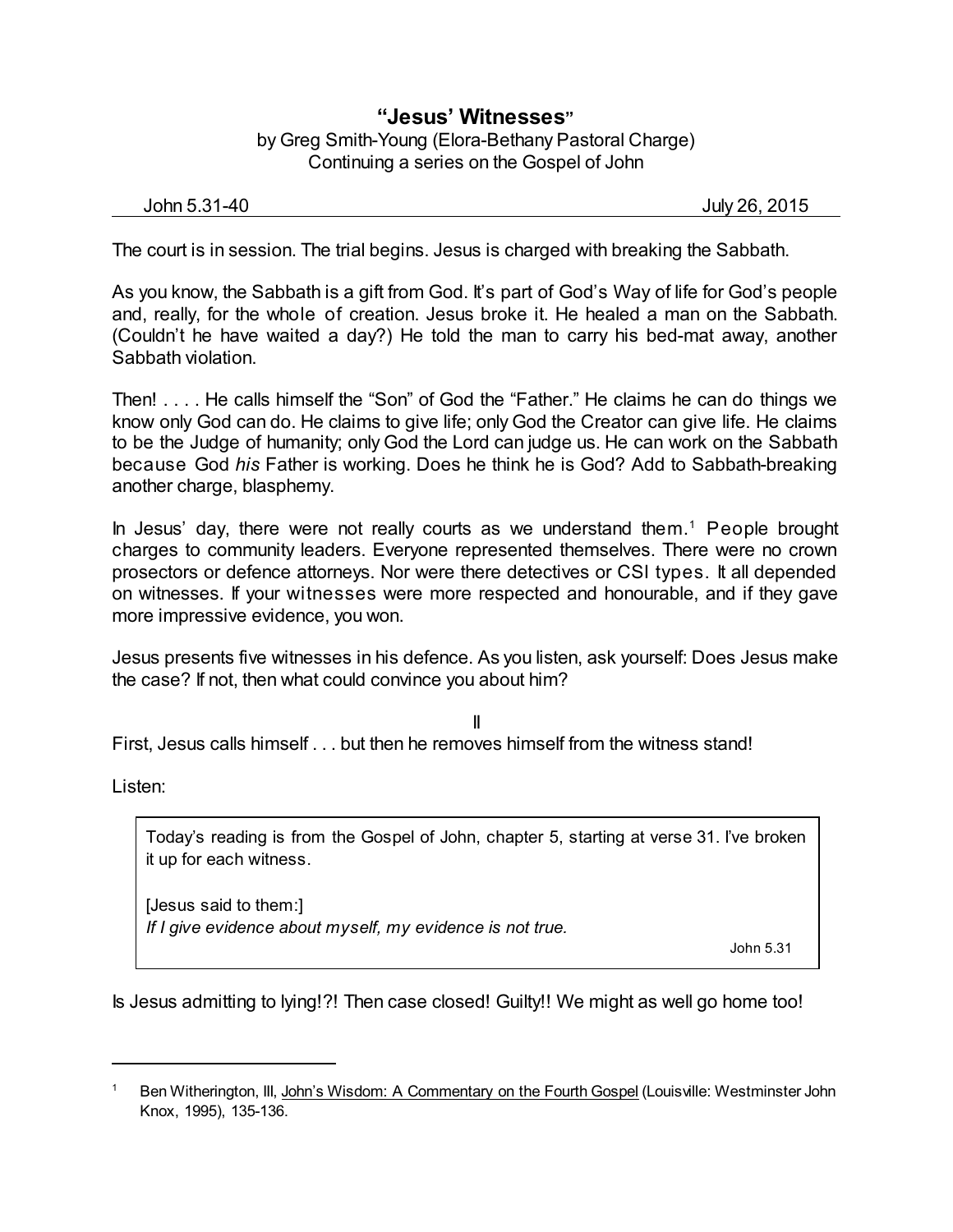Before you pack up, though . . . there was a Jewish saying: *"a person is not worthy of trust [in matters] concerning himself." <sup>2</sup>* Testimony we give about ourselves can be self-serving. It's not a strong foundation for a defence. It's Jesus credibility that is on trial. I think he is telling the truth, but would his accusers take his word for it?

Fortunately, Jesus has more witnesses. He calls his second:

*Another exists who is giving evidence about me, and I know his evidence about me is true.*

John 5.32

Okay? . . . who is this "Another"? A surprise witness! Jesus keeps us quessing.<sup>3</sup>

I wonder . . . much later on, Jesus will promise that God his Father will give "Another" to us.<sup>4</sup> This "Another"—it's the same word—will be our Helper, our Comforter, our Advocate,<sup>5</sup> the Holy Spirit, the Spirit of Truth.<sup>6</sup> This is the same Spirit who rested on Jesus at his baptism as God said, "This is my beloved Son." <sup>7</sup> The Spirit has been working in everything Jesus says and does. The Spirit vouches for Jesus.

The Spirit, God! . . . Can you think of any better witness to give evidence about anyone, Jesus included?<sup>8</sup>

But how do we know when it is the Spirit who is speaking?

Jesus brings up another witness, already known to the court:

*You sent a delegation to John [the Baptizer], and he gave evidence to the truth. Although I do not rely human evidence, I remind you of it so that you can be saved. John was a burning and shining lamp, and, at least for a while, you were willing to celebrate in his light.*

John 5.33-35

John came to point to the light  $\ldots$  but do we see?<sup>9</sup> John loudly proclaimed the One who

<sup>&</sup>lt;sup>2</sup> From the Mishnah, quoted in Frederick Dale Bruner, The Gospel of John, A Commentary (Grand Rapids: Eerdmans, 2012), 343.

<sup>3</sup> Bruner, 344.

<sup>4</sup> In both John 3:32 and 14:16, the same word, *allos*, is used for "another."

<sup>5</sup> All possible translations of the Greek word *parakletos*.

<sup>6</sup> Bruner argues persuasively that the "Another" in 3:32 is the Paraclete, the Holy Spirit.

<sup>7</sup> John 1:32-34 and Mark 1:9-11.

<sup>8</sup> "We are convinced of the Son's truthfulness by the accrediting witness of his Father's Spirit to our minds *and hearts. There is no higher proof."* Bruner, 338.

 $9$  John 1:7.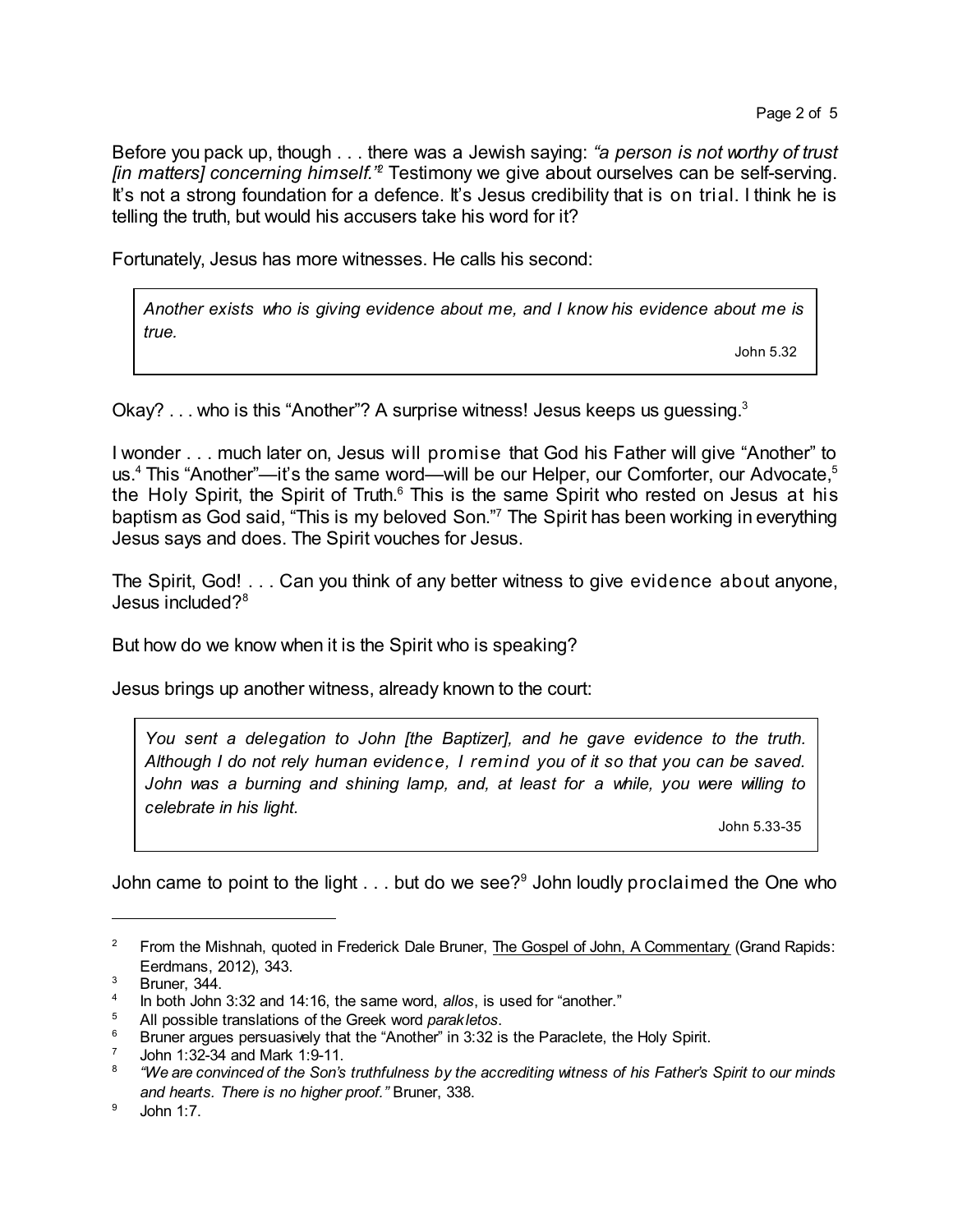was coming after him . . . but have we been looking?<sup>10</sup> Pointing to Jesus, John said, "Look! *Here is God's lamb, who is taking away the world's sin! This is who I was talking about."*  $\ldots$  but have we listened?<sup>11</sup>

People flocked to John. He fired up their hopes and built up excitement. And yet. . . . Jesus looks at his accusers, and maybe us too. *"Why are you not listening to John's evidence?"* John's evidence is true. John is pointing you to Salvation! But if you're not listening....

Jesus says he does not depend on John's nor any human evidence, no matter how true it is. So he calls a fourth witness:

*I have a witness greater than John's evidence. The Father has given me works to do so that I might complete them. These works I do give evidence about me that the Father sent me.*

John 5.36

Want to know what God thinks of Jesus? Look at the signs he's been doing.

We've heard about him turning water into wine, healing a dying child, and (just that day) making that paralyzed man walk. These are just a sampling. Jesus is doing many more things.<sup>12</sup> How can he do deeds like these, if God has not sent him? How can he, if he is anything other than the Son who has learned from the Father, and shares in God's work?<sup>13</sup>

Jesus' actions are compelling evidence of God's presence, power and approval in him.

Jesus calls a final witness:

*And the Father who sent me has himself given evidence about me. You have never even heard his voice or seen his form, and you don't have his word dwelling with you because you do not trust the one whom he has sent. You pour over the scriptures, since you think that in them you have deep, lasting life. They also give evidence about me, yet you do not want to come to me so that you can have life.*

> John 5.37-40 All the readings are adapted from the Common English Bible

<sup>10</sup> John 1:15,19-27.

<sup>11</sup> John 1:29-31.

<sup>12</sup> John 2:23. See also 20:30 and 21:25.

<sup>&</sup>lt;sup>13</sup> Nicodemus, a leading religious official, realized the accrediting meaning of Jesus' signs, though he did not realize their full meaning. (John 3:2)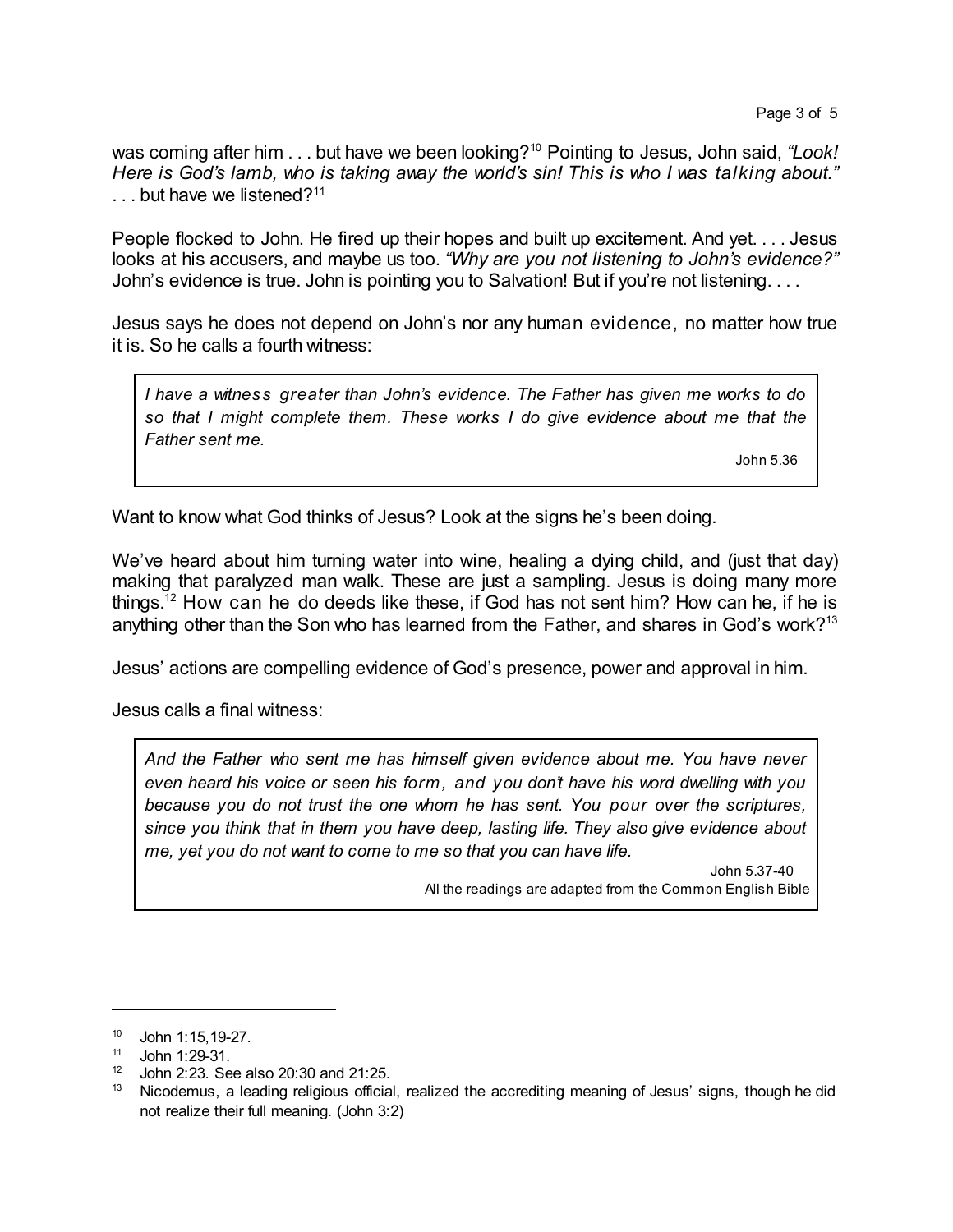The Scriptures. Jesus means the Torah, the first five books; the Prophets, like Kings and Isaiah; and the Writings, like the Psalms.<sup>14</sup> There was no "New Testament" yet. To his fellow Jews, Jesus says: *"Look at our writings, our Scriptures. You know God has given them to us."*

These Scriptures are precious. God the Spirit has inspired them. Now get this! Jesus claims that if you read them rightly, you will see Jesus all over the place. They tell us of God, and all God has been doing. The same Story they tell—of Creation, and Catastrophe, and God's Covenant with Israel—has come to its Climax: Jesus. These Scriptures are filled with foreshadowings. If you are looking rightly, you will see.

It's like you get to the part of the book where it all clicks together. Then you can thumb back, and see all sorts of things on earlier pages in a new way. Everything takes on a whole new meaning, because the Climax makes sense of it all.

Without these Scriptures, what we call the "Old Testament," we cannot make sense of Jesus. Now, with Jesus, it all starts to make more sense.

But Jesus looks at his accusers and judges. (He is now showing contempt for the court.) He knows they cannot see it. If they cannot see who Jesus is, then they won't be able to make true sense of anything about Jesus.<sup>15</sup> It's like you get to the key point in the book, but you skip over those pages. The rest of the book is still good. But it's not the same.

III

So, Jesus has called these five witnesses. Two of them are Jesus himself and John the Baptist. Though they are telling the truth, he does not depend on their testimony.

Instead, Jesus points to these three:

- the evidence of the Holy Spirit;
- the evidence of what Jesus is doing, these signs that only God can do;
- the evidence of the Scriptures, which tell God's Story.

Do they convince you?

Here is how I became convinced.

Looking back, I realize that the Holy Spirit was working on my cynical, dismissive heart. I thought I had it all figured out, including Jesus and Christianity. Really, I didn't have a clue. The Holy Spirit was opening the door, and then leading me through it, bringing people to

<sup>&</sup>lt;sup>14</sup> These are the three divisions of the Hebrew Bible, or Tanakh. <https://en.wikipedia.org/wiki/Tanakh>

<sup>&</sup>lt;sup>15</sup> "The problem is that the members of the jury, watching and considering their verdict, were not in a fit condition to understand the evidence before them. In verse 37 we see the beginning of Jesus' charge against his contemporaries, those who watched it all going on and turned away in disbelief." N. T. Wright, John for Everyone, Part 1 (Louisville: Westminster John Knox, 2004), 66f.